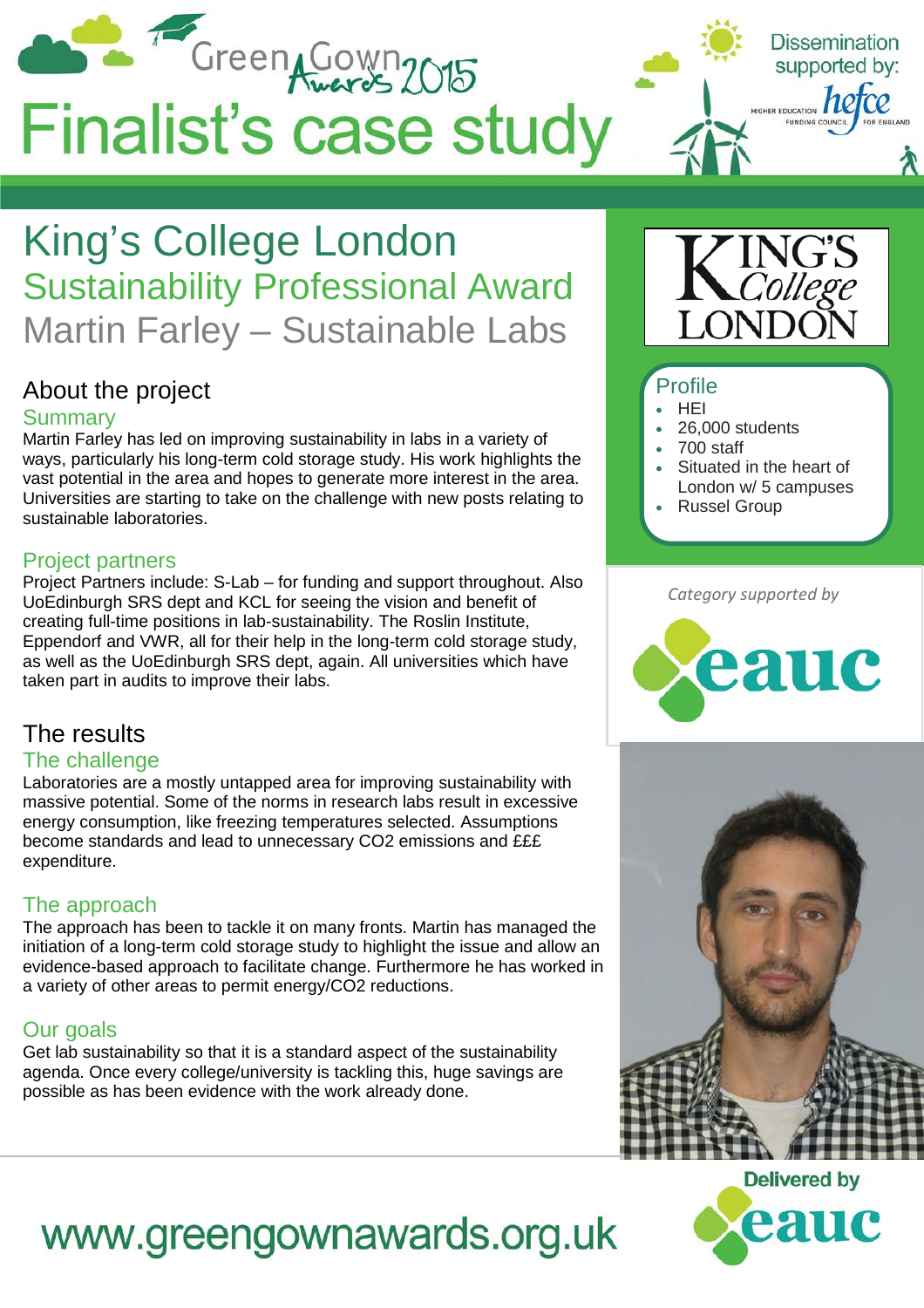

## Obstacles and solutions

| It's still a novel field           | $\bullet$ | It requires a bit of work to help highlight the importance of this relatively<br>new area of sustainability. Positive engagement and case studies go a<br>long way to improving this.                                                                                                                                |
|------------------------------------|-----------|----------------------------------------------------------------------------------------------------------------------------------------------------------------------------------------------------------------------------------------------------------------------------------------------------------------------|
| Labs require tailored<br>solutions |           | Laboratories aren't like normal buildings – change requires more variation<br>often than LED lighting projects for example. While many improvements<br>are replicable, they usually require a bit of tailoring to the setting. This is<br>accomplished via close engagement and understanding of the<br>environment. |
| Engagement on all levels           | $\bullet$ | While there is support in pockets, more is needed from all levels including<br>research councils and lab staff alike. Sharing good-practice, hosting<br>informative events and broadcasting the successes go a long way and we<br>can see the landscape is changing.                                                 |

## Performance and results

Martin Farley was the UK's first lab-sustainability post, a post which is currently being copied in universities across the UK. His long-term cold storage project in unison with several other bodies is an evidence-based approach which could lead to massive energy savings long-term. The work he has done and the engagement and talks has led to a growing realisation of the potential in sustainable laboratories. Some of these completed projects in laboratories have led to ~350 tonnes of CO2 emissions saved on a yearly basis and significant financial savings. Thousands of sustainable inductions have been conducted in several universities as well.

## The future

### Lessons learned

Some lessons learned include it always takes a bit more time than expected. Also there's plenty more to do. While it's a tricky area to navigate, there's great potential for savings likely in areas we haven't even considered yet. The UK has many prestigious academic institutions, and while steeped in history, modernising research methods and facilities is going to be a challenge. Putting lab efficiency and sustainability at the top of the agenda is crucial to remaining competitive and is the direction we need to go.

### Sharing your project

Martin has spoken at countless events and is constantly engaging with universities on how to improve sustainability in laboratories. NUS-Green Impact and the Efficiency Exchange (HEFCE) have written pieces on his work and he is always looking for ways to broaden the impact of this work. He supports S-Lab regularly as well as Green Impact, and shares his inductions/exit-policies widely (Imperial, Edinburgh, Kingston, Queen Mary and more).

## What has it meant to your institution to be a Green Gown Award finalist?

KCL have been very supportive of Martin Farley's work. They pushed for him to remain and broadened the scope of possible work through funding and support. KCL is striving to maintain its world class research operations, and ensuring sustainability is on the agenda has been integral.



# www.greengownawards.org.uk